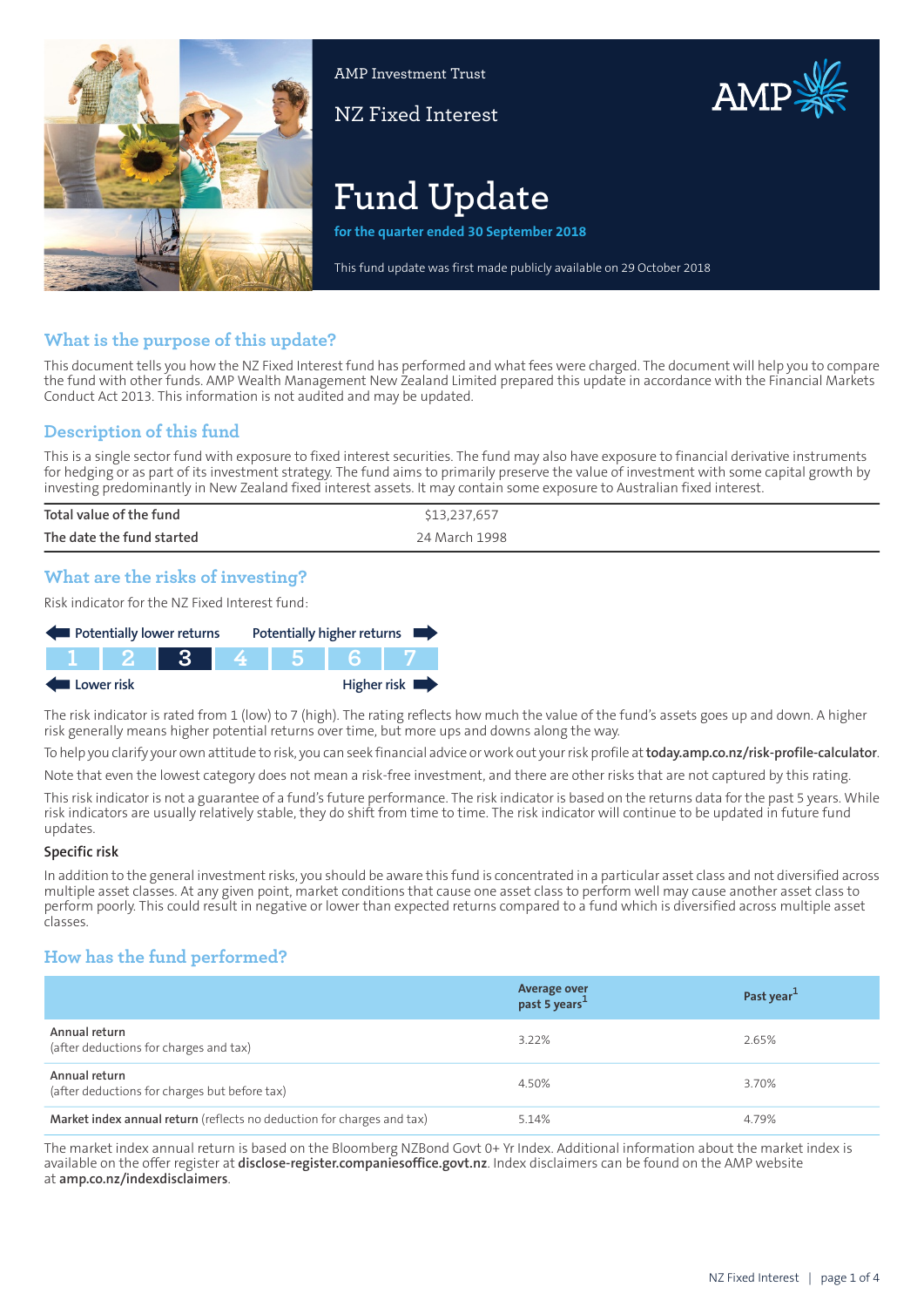#### **Annual return graph**



Annual Return

This shows the return after fund charges and tax for each of the last 10 years ending 31 March. The last bar shows the average annual return for the last 10 years, up to 30 September 2018.

**Important:** This does not tell you how the fund will perform in the future.

Returns in this update are after tax at the highest prescribed investor rate (PIR) of tax for an individual New Zealand resident. Your tax may be lower.

#### **What fees are investors charged?**

Investors in the NZ Fixed Interest fund are charged fund charges. In the year to 31 March 2018 these were:

|                                             | % of net asset value                                                     |
|---------------------------------------------|--------------------------------------------------------------------------|
| Total fund charges <sup>2</sup>             | $1.21\%$ *                                                               |
| Which are made up of -                      |                                                                          |
| Total management and administration charges | 1.21%                                                                    |
| Including -                                 |                                                                          |
| Manager's basic fee                         | 0.85%                                                                    |
| Other management and administration charges | 0.36%                                                                    |
| Total performance-based fees                | $0.00\%$                                                                 |
| <b>Other charges</b>                        | Dollar amount per investor or description<br>of how charge is calculated |
| <b>NIL</b>                                  |                                                                          |

\* Based on a decrease in administration costs and expenses, the Manager estimates that the total fund charges for the next scheme year will be 1.13% of the net asset value.

Investors may also be charged individual action fees for specific actions or decisions (for example, for withdrawing from or switching funds). See the 'fees and other charges' document on the entry relating to the offer of interests in the AMP Investment Trust maintained on the offer register (**[disclose-register.companiesoffice.govt.nz](https://disclose-register.companiesoffice.govt.nz/)**) for more information about those fees.

Small differences in fees and charges can have a big impact on your investment over the long term.

#### **Example of how this applies to an investor**

Craig had \$10,000 in the fund at the start of the year and did not make any further contributions. At the end of the year, Craig received a return after fund charges were deducted of \$265.00 (that is 2.65% of his initial \$10,000). Craig also paid \$0.00 in other charges. This gives Craig a total return after tax of \$265.00 for the year.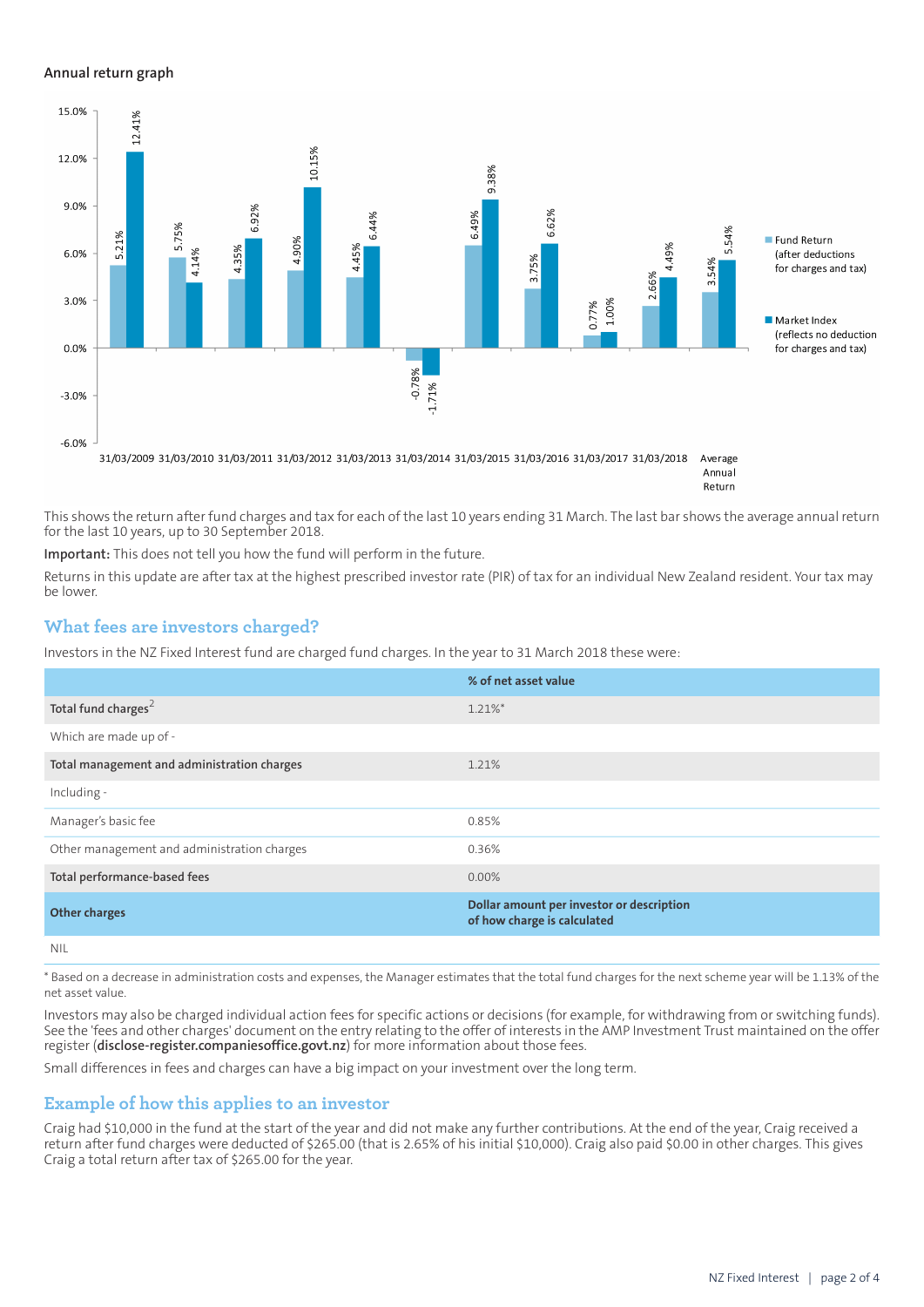# **What does the fund invest in?**

# **Actual investment mix<sup>3</sup>**

This shows the types of assets that the fund invests in.



#### **Target investment mix**

This shows the mix of assets that the fund generally intends to invest in.

| <b>Asset Type</b>            | <b>Allocation</b> |
|------------------------------|-------------------|
| Cash and cash equivalents    | $0.00\%$          |
| New Zealand fixed interest   | 100.00%           |
| International fixed interest | 0.00%             |
| Australasian equities        | 0.00%             |
| International equities       | 0.00%             |
| Listed property              | 0.00%             |
| Unlisted property            | 0.00%             |
| Commodities                  | 0.00%             |
| Other                        | 0.00%             |

# **Top 10 investments<sup>3</sup>**

|    | <b>Name</b>                                                        | Percentage<br>of fund<br>net assets | <b>Asset Type</b>          | <b>Country</b> | <b>Credit rating</b><br>(if applicable) |
|----|--------------------------------------------------------------------|-------------------------------------|----------------------------|----------------|-----------------------------------------|
| 1. | New Zealand Government bond maturing 15 Apr 27                     | 10.69%                              | New Zealand fixed interest | New Zealand    | $AA+$                                   |
| 2  | New Zealand Government bond maturing 14 Apr 33                     | 6.79%                               | New Zealand fixed interest | New Zealand    | $AA+$                                   |
| 3  | New Zealand Government bond maturing 15 May 21                     | 5.96%                               | New Zealand fixed interest | New Zealand    | $AA+$                                   |
| 4  | Call Account (Westpac Banking Corporation Advance Acct)            | 5.16%                               | Cash and cash equivalents  | New Zealand    | AA                                      |
| 5  | New Zealand Government bond maturing 15 Apr 23                     | 3.02%                               | New Zealand fixed interest | New Zealand    | $AA+$                                   |
| 6  | New Zealand Government bond maturing 20 Apr 29                     | 2.20%                               | New Zealand fixed interest | New Zealand    | $AA+$                                   |
| 7  | New Zealand Government Inflation Linked bond maturing 20 Sep<br>25 | 2.01%                               | New Zealand fixed interest | New Zealand    | $AA+$                                   |
| 8  | New Zealand Government Inflation Linked bond maturing 20 Sep<br>35 | 1.90%                               | New Zealand fixed interest | New Zealand    | $AA+$                                   |
| 9  | ASB Bank Ltd bond maturing 08 Mar 19                               | 1.83%                               | New Zealand fixed interest | New 7ealand    | $A+$                                    |
| 10 | Powerco Ltd bond maturing 25 Feb 20                                | 1.82%                               | New Zealand fixed interest | New Zealand    | <b>BBB</b>                              |
|    |                                                                    |                                     |                            |                |                                         |

The top 10 investments make up 41.38% of the fund.